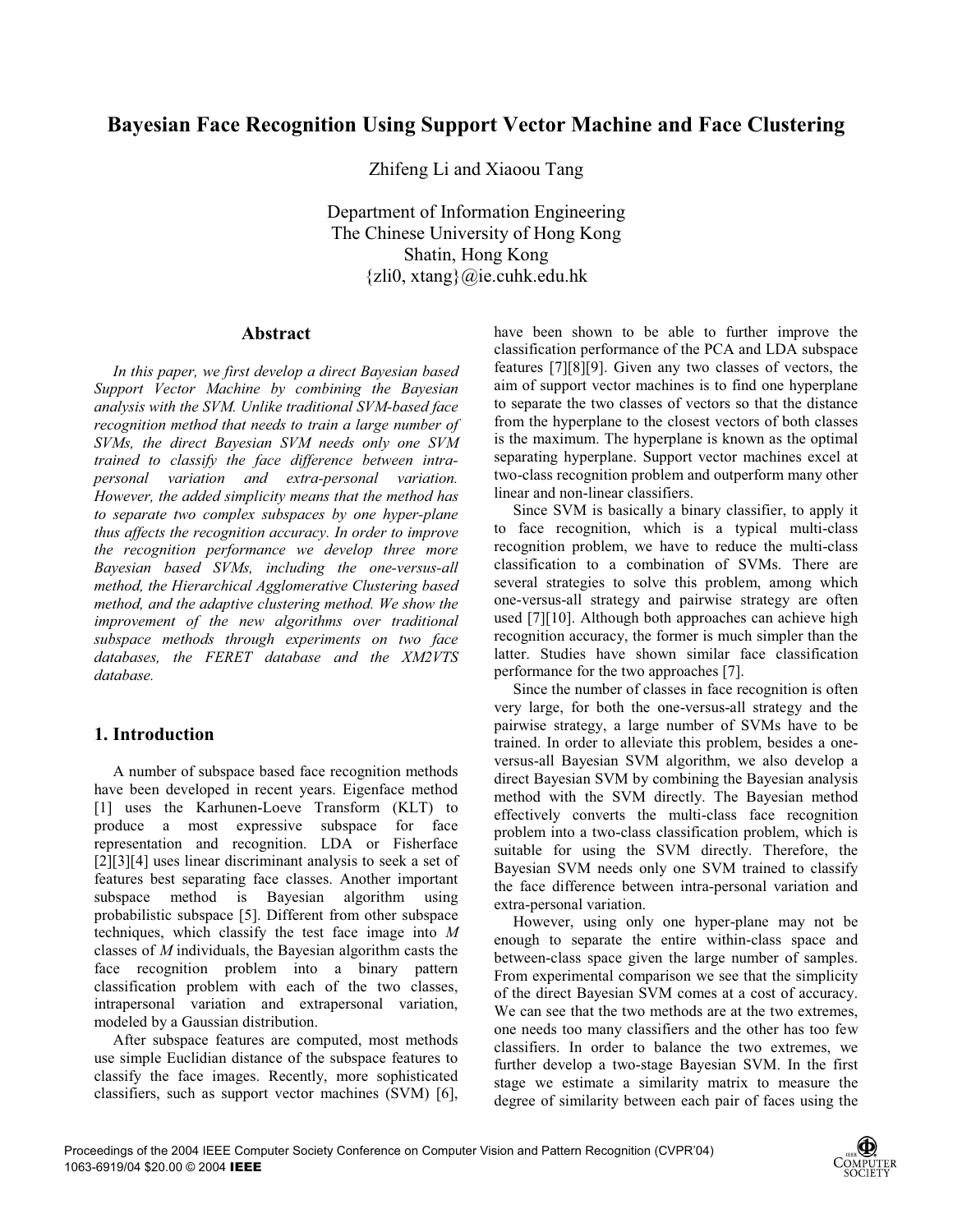direct Bayesian SVM. Then using the similarity matrix and the Hierarchical Agglomerative Clustering (HAC) algorithm [11][12] we group all face classes into clusters of similar faces. In the second stage we perform the oneversus-all SVMs on the small number of classes within each cluster. During testing, we first use the original Bayesian method to classify the probe face to a cluster, and then the final classification is obtained within this cluster by the second stage SVM. The method is shown to be as effective as the one-versus-all approach but is more efficient in computation.

Notice that the clustering is based on the training data thus stays the same in the testing stage. In order to cluster the data adaptively for each testing face we develop an adaptive clustering Bayesian SVM algorithm. We first use a simple Bayesian algorithm to find a cluster of faces that are most similar to the testing face, then use a one-versusall algorithm to re-classify the face in this cluster to find the final result. Finally, we apply the adaptive clustering algorithms to the unified subspace analysis method [15] to further improve the classification performance. We use experiments on two face databases, the FERET face database [13] and the XM2VTS face database [14] to compare the new algorithms with traditional subspace methods.

# **2. Combining Bayesian and Support Vector Machine**

In this section, we first briefly review the support vector machine [6] and Bayesian face recognition [5]. We then develop the direct Bayesian SVM and the oneversus-all Bayesian SVM.

#### **2.1. Support Vector Machines**

Consider *N* points that belong to two different classes,

$$
\{(x_i, y_i)\}_{i=1}^N \text{ and } y_i = \{+1, -1\},\tag{1}
$$

where  $x_i$  is an *n*-dimension vector and  $y_i$  is the label of the class that the vector belongs to. SVM separates the two classes of points by a hyper-plane,

$$
w^T x + b = 0, \qquad (2)
$$

where  $x$  is an input vector,  $w$  is an adaptive weight vector, and  $\dot{b}$  is a bias. The functional margin of the hyper-plane is represented as,

$$
\begin{cases}\n-r_{0}^{-} & \text{if } i + b_{0} \geq +1, \\
r_{0}^{-} & \text{if } i + b_{0} \leq -1, \\
w_{0} x_{i} + b_{0} \leq -1, \\
y_{i} = -1\n\end{cases}
$$
\n(3)

For a given  $w_0$  and  $b_0$ , the geometrical distance of a point *x* from the optimal hyper-plane is,

$$
d(w_0, b_0, x) = \frac{|w_0 x + b_0|}{\|w_0\|}.
$$
 (4)

The goal of the SVM is to find the parameters  $w_0$  and  $b<sub>0</sub>$  for the optimal separating hyper-plane to maximize the geometrical margin,  $\frac{2}{\|w\|}$ , i.e. the distance between the hyper-plane and the closest point of both classes. Hence the hyper-plane that optimally separates the data is the one that minimizes

$$
\phi(w) = \frac{1}{2} ||w||_2^2 = \frac{1}{2} (w \cdot w^*)
$$
\n(5)

subject to the constraints  $y_i(w \cdot x_i + b) \ge 1, \forall i$ . The solution to this optimization problem is found through the maximization of the dual Lagrangian,

$$
Q(\alpha) = \sum_{i=1}^{N} \alpha_i - \frac{1}{2} \sum_{i=1}^{N} \sum_{j=1}^{N} \alpha_i \alpha_j y_i y_j (x_i \cdot x_j), \quad (6)
$$

with respect to Lagrange multiplier  $\alpha$ , subject to the constraints,

$$
\alpha_i \ge 0, \qquad \sum_{i=1}^N \alpha_i y_i = 0 \qquad (7)
$$

In the solution, only a small number of  $\alpha_i$  is none zero, each of which corresponds to one training data point. These data points are called support vectors since they lie on the margin border. These support vectors are therefore the only data points that appear in the resulting hyperplane, i.e. decision function,

$$
f_i(x) = \sum_{i=1}^m y_i \alpha_i \langle x, x_{si} \rangle + b \,, \tag{8}
$$

where each  $x_{si}$  represents a support vector and *m* is the number of support vectors. Each test vector  $x$  is then classified by the sign of *f(x)*.

 The solution can be extended to the case of nonlinear separating hyper-planes by a mapping of the input space into a high dimensional space,  $x \rightarrow \phi(x)$ . The key property of this mapping is that the function  $\phi$  is subject to the condition that the dot product of the two functions  $\phi(x_i) \cdot \phi(x_i)$  can be rewritten as a kernel function  $K(x_i, x_i)$ . The decision function in Eq. (8) then becomes,

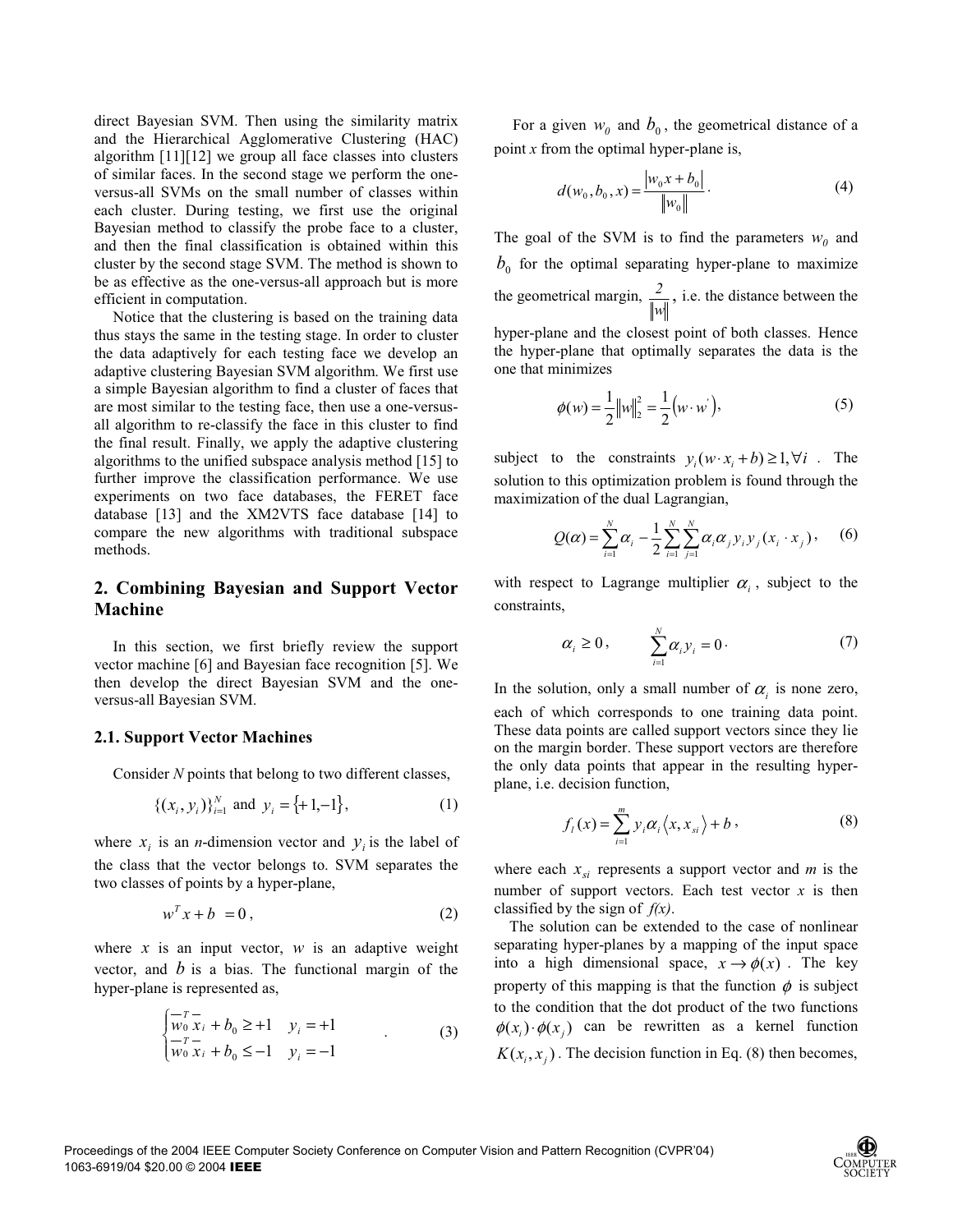$$
f(x) = \sum_{i=1}^{m} y_i \alpha_i K(x, x_{si}) + b,
$$
 (9)

We use the popular Gaussian kernel in our study.

#### **2.2. Bayesian Analysis**

 The Bayesian analysis converts the multi-class face recognition problem into a two-class classification problem by classifying the face difference as intrapersonal variations for the same person and extra-personal variations for different persons [5]. Let  $\Omega$ <sub>*I*</sub> represent the intra-personal variations and  $\Omega_E$  represent the extrapersonal variations, the ML similarity between any two images can be defined as,

$$
S(I_1, I_2) = P(\Delta | \Omega_I) \tag{10}
$$

To estimate  $P(\Delta | \Omega_I)$ , we perform PCA on the face difference set  $\{\Delta \mid \Delta \in \Omega_I\}$  to decompose the image difference space into two orthogonal and complementary subspaces: the principle subspace *F* , called intrapersonal eigenspace with *K* eigenvectors, and its complementary space  $\overline{F}$  with  $N - K$  eigenvectors. The likelihood can be estimated as,

$$
\hat{P}(\Delta \mid \Omega_I) = \left[ \frac{\exp\left(-\frac{1}{2}d_F(\Delta)\right)}{(2\pi)^{K/2}\prod_{i=1}^K \lambda_i^{1/2}} \right] \left[ \frac{\exp\left(-\varepsilon^2(\Delta)/2\rho\right)}{(2\pi\rho)^{(N-K)/2}} \right],
$$
\n(11)

where,  $d_F(\Delta)$  is the so-called distance-in-feature-space (DIFS),

$$
d_F(\Delta) = \sum_{i=1}^{K} \frac{y_i^2}{\lambda_i} \,. \tag{12}
$$

In Eq. (11) and (12),  $y_i$  is the principle component of the principle subspace  $F$ ,  $\lambda_i$  is the corresponding eigenvalue,  $\varepsilon^2(\Delta)$  is the PCA residual error in  $\overline{F}$ , also called the "distance-from-feature-space" (DFFS), and  $\rho$  is the average of all the eigenvalues of  $\overline{F}$ ,

$$
\rho = \frac{1}{N - K} \sum_{i=K+1}^{N} \lambda_i \,. \tag{13}
$$

 From Eq. (11), we can see that the estimation of  $P(\Delta | \Omega_I)$  is equivalent to computing the distance measure in the intrapersonal subspace,

$$
D_I = d_F(\Delta) + \varepsilon^2(\Delta) / \rho. \qquad (14)
$$

We use DIFS in our study since DFFS and ML are much more costly to compute.

#### **2.3. Combining Bayesian and SVM**

 As discussed before, SVM is a binary classifier. For face recognition problem we need to extend it to a multiclass classifier. The pair-wise strategy and the one-versusall strategy are the two most popular methods. For the pair-wise strategy, one support vector machine is trained to separate each pair of classes. So the method needs  $c^*(c-1)/2$  support vector machines trained, where *c* is the number of classes. During the testing, each support vector machine votes for one class, and the winning class is the one that has the largest number of votes. For the oneversus-all strategy, each support vector machine is trained to separate a single class from the remaining classes. In other words, each class is associated to one hyper-plane. So it needs *c* support vector machines trained. Each test vector is assigned to the class whose hyper-plane is farthest from it. Since the one-versus-all method is simpler and is as effective as the pair-wise method, we first adopt it to implement a straightforward one-versusall Bayesian SVM.

 However, for face recognition, the number of classes often is very large. The one-versus-all method needs to train a large number of SVMs. In order to alleviate this problem, we develop a direct Bayesian SVM for face classification. The method is straightforward since the traditional Bayesian algorithm already converts the face recognition problem into a two-class problem for the intra-personal and the extra-personal variation. We therefore only need to train one SVM for the two-class features.

 For the training data, we first compute image difference between images of the same person to construct the intrapersonal variation set  $\{\Delta_{i} | \Delta_{i} \in \Omega_{i}\}\.$ We then compute image difference between images of different persons to construct the extra-personal variation set  $\{\Delta_E | \Delta_E \in \Omega_E\}$ . The eigenvalue matrix  $\Lambda_I$  and eigenvector matrix  $V<sub>I</sub>$  of the intra-personal subspace are then computed from the intra-personal variation set  $\{\Delta_{i} | \Delta_{i} \in \Omega_{i}\}$ . Finally, all the image difference vectors are projected and whitened in the intra-personal subspace,

$$
\Delta_I = \Lambda_I^{-1} V_I^T \Delta_I. \tag{15}
$$

$$
\Delta_E = \Lambda_I^{-\frac{1}{2}} V_I^T \Delta_E.
$$
 (16)

These two sets of image difference vectors are used to train the SVM to generate the decision function  $f(\Delta)$ .

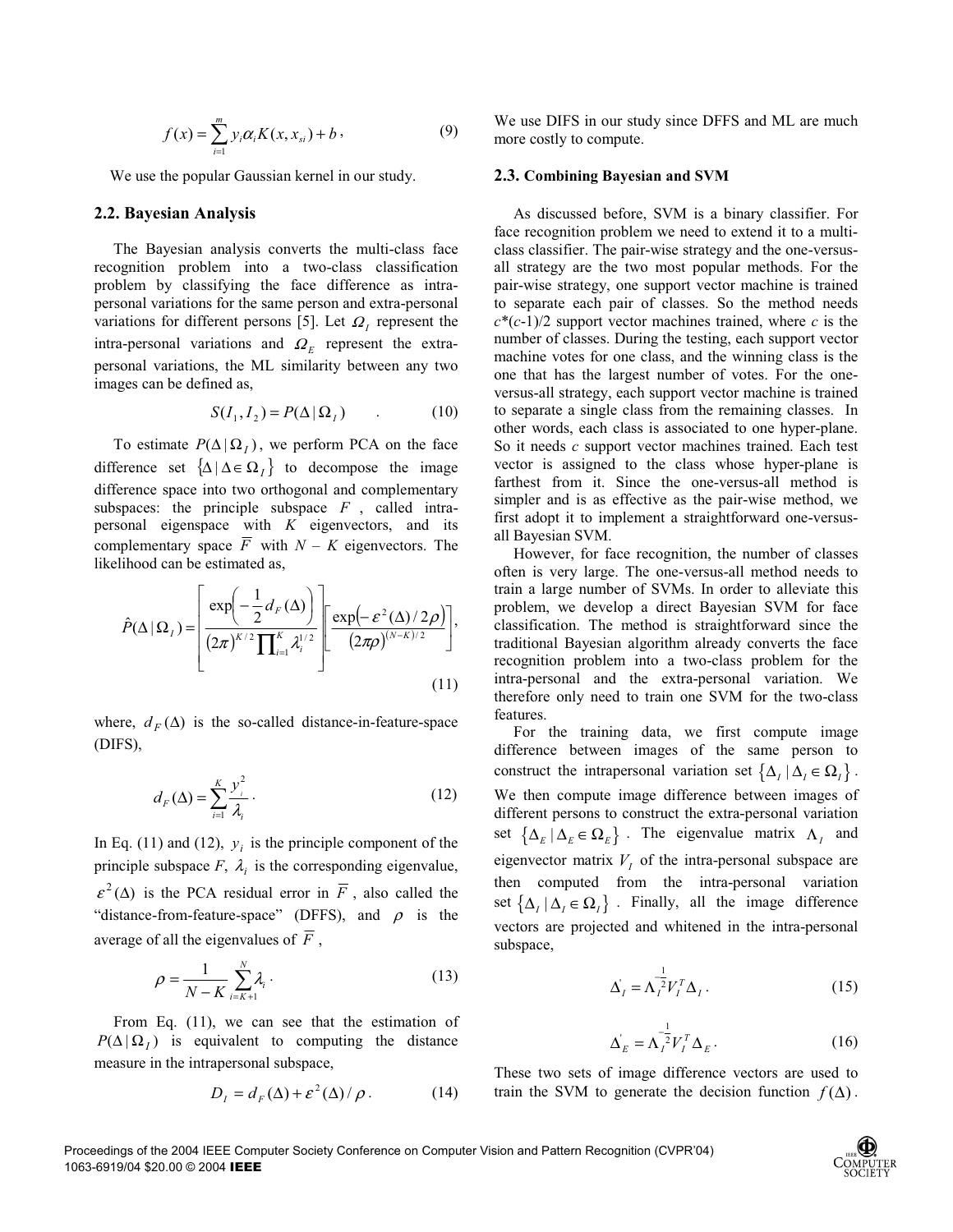For the testing process, we again compute the face difference vector ∆*i* between the probe vector *x* and each gallery vector  $x_i^g$ , and then project and whiten the difference vector in the intra-personal subspace,

$$
\Delta_i = \Lambda_i^{\frac{1}{2}} V_I^T \Delta_i. \tag{17}
$$

The final classification decision is made by,

$$
d(x) = \arg \max_{1 \le i \le c} \left( f(\Delta_i) \right). \tag{18}
$$

where *c* is the number of people in the gallery. The larger is the value of *d*, the more reliable the result is.

 The direct Bayesian SVM is simpler than the oneversus-all Bayesian SVM since it only needs one SVM trained. However, this new method may have over simplified the problem since it uses one hyper-plane to separate the intra-personal variation and the extrapersonal variation. To balance the trade off between the two methods, we develop a two-stage SVM method in the next section.

#### **3. Two-Stage Clustering Based Classification**

The problem with the one-versus-all approach is that too many SVMs need to be trained. On the contrary, the problem with the direct Bayesian SVM is too many samples for just one SVM. In this section, we try to find a solution that balances the two extremes.

When we train a SVM, the most important region in the training data space is around the decision hyper-plane, since that is where mistakes often happen. Samples that are further away from the hyper-plane play less significant roles in the training process. Therefore it is reasonable to train a SVM for samples that are near the hyper-plane. Toward this, we first partition the gallery data into clusters, with each cluster containing only similar images.

We first use the Bayesian SVM to quickly estimate the similarity matrix of the gallery set, and then use the Hierarchical Agglomerative Clustering (HAC) technique [11][12] to group the similar face clusters in order to reduce the number of binary SVMs in the second stage.

#### **3.1. Hierarchical Agglomerative Clustering (HAC)**

 In the Hierarchical Agglomerative Clustering process, clusters are constructed by combining existing clusters based on their proximity. The basic process of the HAC can be summarized by the following steps:

(1) Initialize a set of clusters.

 (2) Find the nearest pair of clusters that have the largest similarity measure, and then merge them into a

new cluster. Estimate the similarity measure between the new cluster and all the other clusters.

(3) Repeat step (2) until it satisfies the stopping rule.

 In each of the three steps of the basic algorithm, different strategies can be used to lead to different designs of the HAC algorithm. For example, in the first step, we can either assign each data point as a distinct cluster or form some initial small clusters for seeding. For face recognition, we can simply assign each image in the gallery as a cluster (assuming only one image per person in the gallery). In the third step, the stopping rule could either be that clustering has reached its root, or the clustering has reached the number of clusters specified by the user, or the similarity measure between the two nearest clusters is above a preset threshold. In our study, we will use the cluster number as stopping criteria. One of the key design issues for the HAC algorithm is the similarity measure between clusters in the second step. In the new algorithm described in the following section, we use the direct Bayesian SVM to estimate the similarity measure between face clusters. The output of the HAC will be a dendrogram. An example is shown in Fig. 1, where 10 classes are merged into 3 clusters.



Figure 1. A dendrogram example.

#### **3.2. Two-Stage SVM**

 In order to use HAC to partition the gallery face data into clusters, we first need to compute the similarity among the face images. For a pair of face images *i* and *j* in the gallery, we first compute the image difference  $\Delta_E^{\mathcal{Y}}$ , then project and whiten it in the intra-personal subspace,

$$
\Delta_E^{ij} = \Lambda_I^{-1} V_I^T \Delta_E^{ij}.
$$
 (19)

The similarity measure between the two images is then defined as,

$$
S_{ij} = f(\Delta_E^{ij}), \qquad (20)
$$

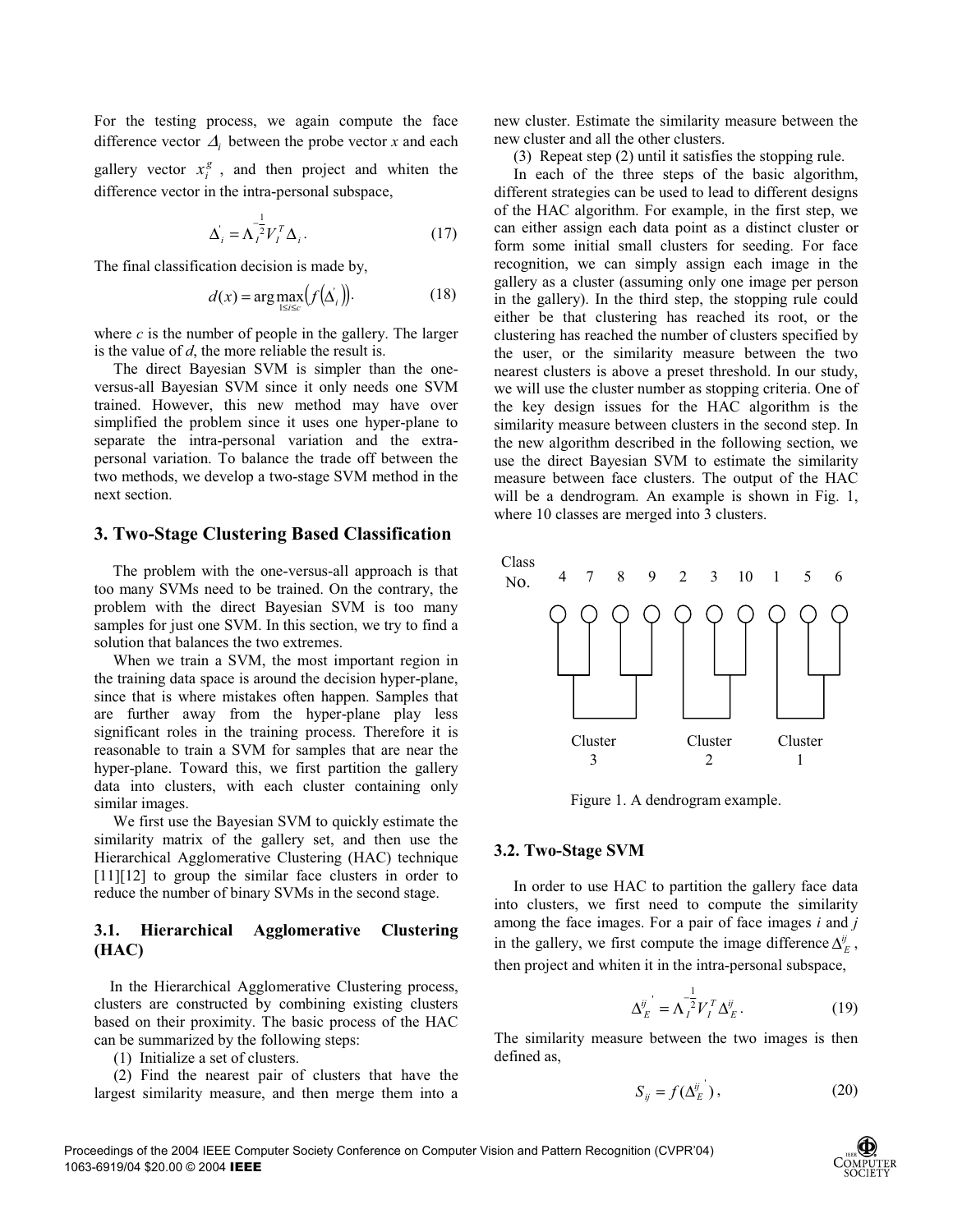where  $f$  is the SVM decision function in Eq.  $(9)$ . The further away is the image difference from the decision hyper-plane, the larger the similarity value is. This means the image difference is closer to intra-personal variation, thus the two images are more similar to each other. The similarity values for all the image pairs form the similarity matrix for the image gallery set.

 Using the similarity matrix, we then group the gallery data set into clusters of similar images through the HAC.

 After the similar images are clustered, in the second stage, we perform the one-versus-all Bayesian SVM within each cluster. Since the image number is much smaller in each cluster, the training complexity is significantly reduced. In addition, the SVM only need to focus on a small number of similar images within each cluster. These data points are closer to the decision surface, thus are more likely to become support vectors.

 During the testing, we first compute the whitened face difference vector  $\Delta_i'$  between the probe vector *x* and each gallery vector, and then simply find the face class that gives the smallest  $\Delta_i'$ . This is equivalent to the original Bayesian method. If the output is class  $k$ , we find the face cluster  $C(k)$  that contains class  $k$ . A second stage oneversus-all SVM is then performed on the cluster  $C(k)$  to obtain the final classification result. Since the original Bayesian method only requires computation between two short feature vectors so it is much faster and is used in the first stage to rank all the data. Then the more costly oneversus-all Bayesian SVM is only needed to process one small cluster. So the complexity of the HAC clustering based algorithm is much less than the one-versus-all approach.

 However, since the clustering is based on the training data only, the face clusters will stay the same in the testing stage. They are tuned to the training data without any adaptation to the testing data. In order to cluster the data adaptively for each testing face we further develop an adaptive clustering Bayesian SVM algorithm. We first use the original Bayesian algorithm to find a cluster of faces that are most similar to the testing face. We then use a one-versus-all algorithm to re-classify the face in this cluster to find the final result. Unlike the HAC clustering approach that only need to train SVM classifiers in the training stage, if we have to re-train the one-versus-all classifier for each new cluster in the testing stage, the cost of computation will be simply too high. Instead, we train the one-versus-all Bayesian SVM in the training stage for all the training data just like the original one-versus-all Bayesian SVM. We then use this one-versus-all Bayesian SVM to re-classify only the faces in the new cluster. So for training the complexity is the same as one-versus-all, but for testing, the new cluster method will be much fast since it only need to focus on a small cluster and the first step original Bayesian algorithm is much faster. In

experiments, we will see that this algorithm improves the recognition accuracy over all other methods.

 So far, we have been focusing on Bayesian face recognition. In fact, the two-stage SVM can also be extended to other subspace methods. The unified subspace analysis method [15] has been shown to outperform most of the traditional subspace methods. Here, we apply the two-stage cluster based SVM to the unified subspace method. Experiments show that this method achieves even better results than the Bayesian based SVM methods.

# **4. Experiments**

In this section, we conduct experiments on two face databases, the FERET face database [13] and the XM2VTS face database [14]. To better evaluate the recognition performance we preprocess the face images through the following steps: 1) rotate the face images to align the vertical face orientation; 2) scale the face images so that the distances between the two eyes are the same for all images; 3) crop the face images to remove the background and the hair region; 4) apply histogram equalization to the face images for photometric normalization.

## **4.1. Experiment on the FERET face database**

For the FERET face database (fa/fb), we use 495\*2 images of 495 people as training data, and use images of the other 700 people as testing data. Therefore, the gallery set is composed of 700 images of 700 people. The probe set is composed of 700 images of the same 700 people.

The recognition results of all the tested methods are summarized in Table 1. From the results we can see that the direct Bayesian SVM is only slightly better than the original Bayesian algorithm. This lack of significant improvement confirms that using only one hyperplane is not enough to separate the intrapersonal and extrapersonal subspaces. Both the one-versus-all method and the HAC based method improve the recognition accuracy significantly. Comparing to original Bayesian method, the recognition error rate is reduced by 45%. Finally, the adaptive clustering method gives the best accuracy of 97.4% among all Bayesian based methods. This is a very high accuracy for the FERET database. Both the HAC clustering and adaptive clustering methods are more efficient in computational cost since they only need to compute a small number of SVMs in the testing stage.

 The good result for the adaptive clustering method is particularly interesting. Given that we use a regular oneversus-all method to re-classify the cluster of images selected by the original Bayesian method in the first step, instead of re-train the SVM, the method is effectively the

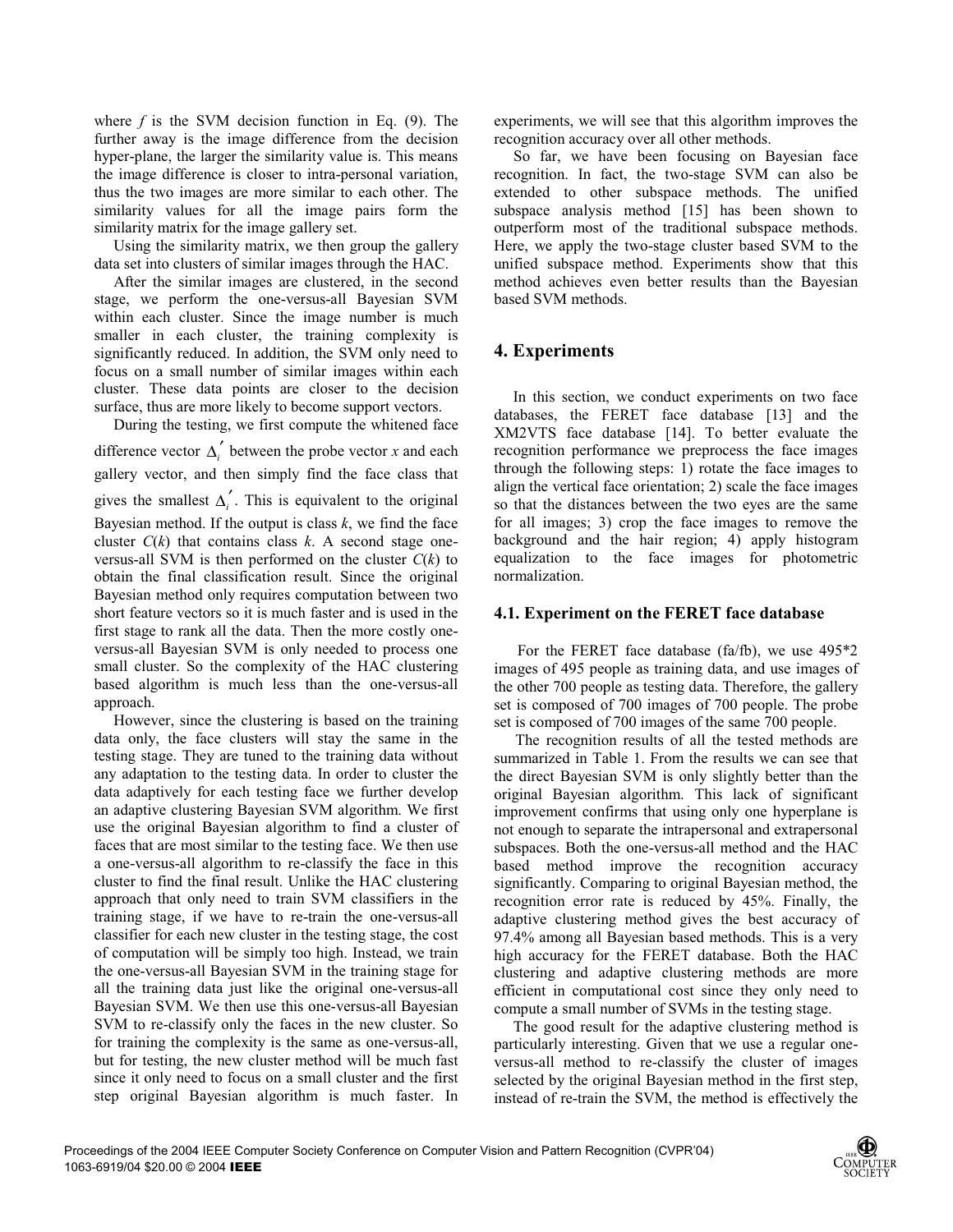same as combining the two classifier in a series operation. For the sake of comparison, we can also use the oneversus-all method first then use the original Bayesian method. Of course, this is not a good approach since the former method is more expensive to compute. We select different number of samples in the first step clustering for the two methods and compute the recognition accuracy. Figure 2(a) shows the results for both methods. Clearly, using the first approach is much better.

 This can be explained by the complementary properties of the two classifiers. The Bayesian method is more stable but less accurate. The one-versus-all Bayesian on the other hand is more accurate but less stable, since it is possible that one or a few of the large number of SVMs may produce a larger than normal distance measure outlier that happens to over shadow the real face class. When a stable Bayesian classifier is used first, it will help to remove these outliers from the selected cluster of candidates to help to improve the performance of the oneversus-all Bayesian classifier. In the experiment, the algorithm reaches the best performance with only 20 images in the cluster. If we use the less stable one-versusall method first then use the original Bayesian, the performance is actually worse than using one-versus-all method alone, since the Bayesian method is less accurate. As the number of the images in the cluster increase, the combined method actually gets closer to the second algorithm with decreased influence of the first.

 Finally, when using the adaptive clustering method on the unified subspace method, the recognition error rate is further reduced by 45%. We achieve the best accuracy of 98.6% on the FERET database.

### **4.2. Experiment on the XM2VTS face database**

For the *XM2VST* database, we select all 295 people with four face images from four different sessions for each person. For the training data, we select 295\*3 images of 295 people from the first three sessions. The gallery set is composed of 295 images of 295 people from the first session. The probe set is composed of 295 images of 295 people from the fourth session.

 We implement the comparative experiments similar to the FERET face database experiment. Although the data size is smaller than the FERET database, the fact that the probe set and the gallery set in this experiment are from different sessions makes the recognition task also very challenging. This can be seen from the poor results of the PCA method, which is similar to direct matching of face images. The recognition results of all the tested methods are summarized in Table 1. The adaptive clustering recognition results for different number of images are shown in Fig. 2(b). The results further confirm our observation in the FERET data experiments.

| Methods                                            | Recognition error rate $(\%)$ |        |
|----------------------------------------------------|-------------------------------|--------|
|                                                    | <b>FERET</b>                  | XM2VTS |
| <b>PCA</b>                                         | 15.4                          | 33.9   |
| <b>LDA</b>                                         | 9.7                           | 11.9   |
| Bayesian                                           | 6.7                           | 11.5   |
| Unified Subspace                                   | 3.9                           | 6.8    |
| Direct Bayesian SVM                                | 6.1                           | 10.8   |
| One-Versus-All Bayesian<br><b>SVM</b>              | 4.0                           | 2.7    |
| HAC Bayesian SVM                                   | 3.7                           | 2.7    |
| <b>Adaptive Clustering</b><br>Bayesian SVM         | 2.6                           | 1.0    |
| <b>Adaptive Clustering</b><br>Unified Subspace SVM | 1.4                           | 1.0    |

#### Table 1. Recognition error rate on the FERET database and the XM2VTS database.

# **5. Conclusion**

In this paper, we first develop a direct Bayesian based Support Vector Machine by combining the Bayesian analysis with the SVM. The direct Bayesian SVM needs only one SVM trained to classify the face difference between within-class variation and between-class variation. However, with the added simplicity, the new method also has an inherent drawback. It tries to separate two complex subspaces by just one hyperplane. In order to improve the recognition performance we further develop three more Bayesian based SVMs, including the one-versus-all method, the HAC based method, and the adaptive clustering method. Experimental results clearly demonstrate the superiority of the new algorithm over traditional subspace methods. In addition, the clustering strategy is also extended to the unified subspace face recognition method.

 Finally, as pointed out earlier, similar to traditional subspace methods, all the new Bayesian based SVM methods developed in this paper can be easily applied to